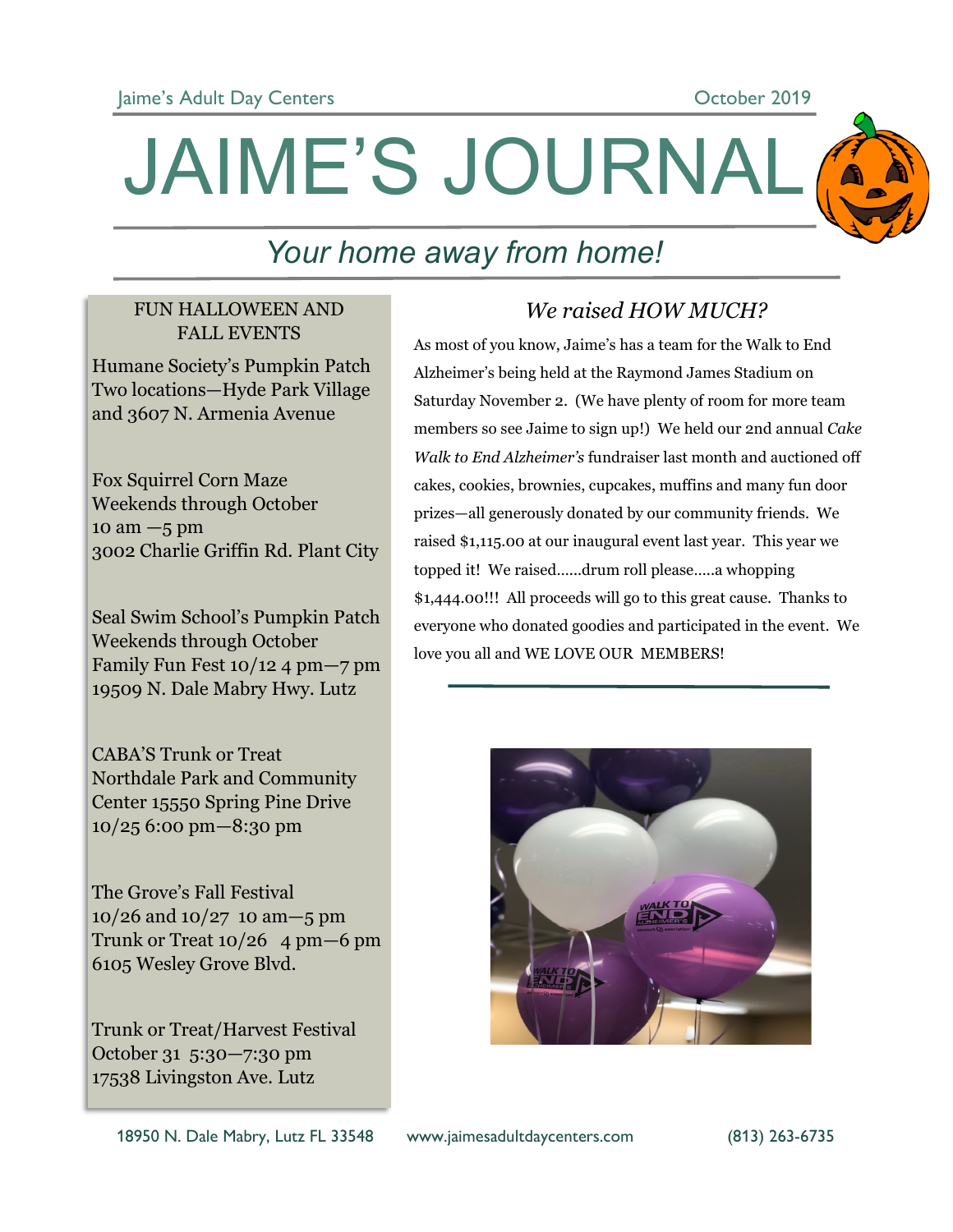#### Jaime's Adult Day Centers **Canadian Control Centers** October 2019

Activities to stimulate your loved ones using the 5 Dimensions of Wellness in celebration of Halloween!

- Head to a pumpkin patch or a corn maze. (See page 1 of Jaime's Journal for a few suggestions.) What a great way to enjoy fall and get in a work out. (Physical)
- Make a simple Halloween costume—decorate a witch hat or cut out a sheet ghost. Your loved one will have a ball reminiscing about their own childhood costumes. (Emotional)
- Attend Jaime's super fab Halloween tea party. It will even top last year's! All are welcome but space is limited so please RSVP. (Social)
- Play a game with your loved one where you each call out as many words as you can think of related to Halloween. Think scary, fall, ghosts, witches…..you get the idea. (Intellectual)
- Look into the background of this holiday that some think of as a pagan one. You may be surprised to learn that Halloween has some religious roots. (Spiritual)

Look for more ways to stimulate your loved one in next month's edition of Jaime's Journal and have a Happy Halloween!

#### TO VACCINATE OR NOT TO VACCINATE

 There is a great deal of controversy surrounding vaccines in children. More and more parents have refused to vaccinate their children against diseases such as the measles. However, the controversy has not extended to the older population. In fact, a recent study of Americans 45 and older showed more than 50% were up to date with the whooping cough vaccine and many had other vaccines that can protect against various conditions. We are not here to argue for or against vaccines—just provide information.

- 1. Chicken pox—Anyone who has not had chicken pox can get the vaccine. Only one vaccine is needed.
- 2. MMR—Anyone born in 1957 or later is a candidate for this vaccine. This vaccine protects against measles, mumps and rubella. One dose is generally all that is needed, but if you are not sure if you have had it, another dose is not harmful.
- 3. Tetanus—Everyone can benefit from this vaccine and should be done every ten years.
- 4. Pneumonia—The Centers for Disease Control and Prevention recommends this one time vaccine for everyone over 65 years of age.



- 5. Shingles—This vaccine is recommended for anyone over 50 years of age who has not had the vaccine in the past 5 years. A new vaccine was released in 2017.
- 6. Flu—This annual vaccine is recommended for anyone over 65.

 With cold and flu season right around the corner, you should consult your physician to determine if any of these vaccines are right for you. Recommendations vary depending, in part, on prior vaccinations, age and overall health.

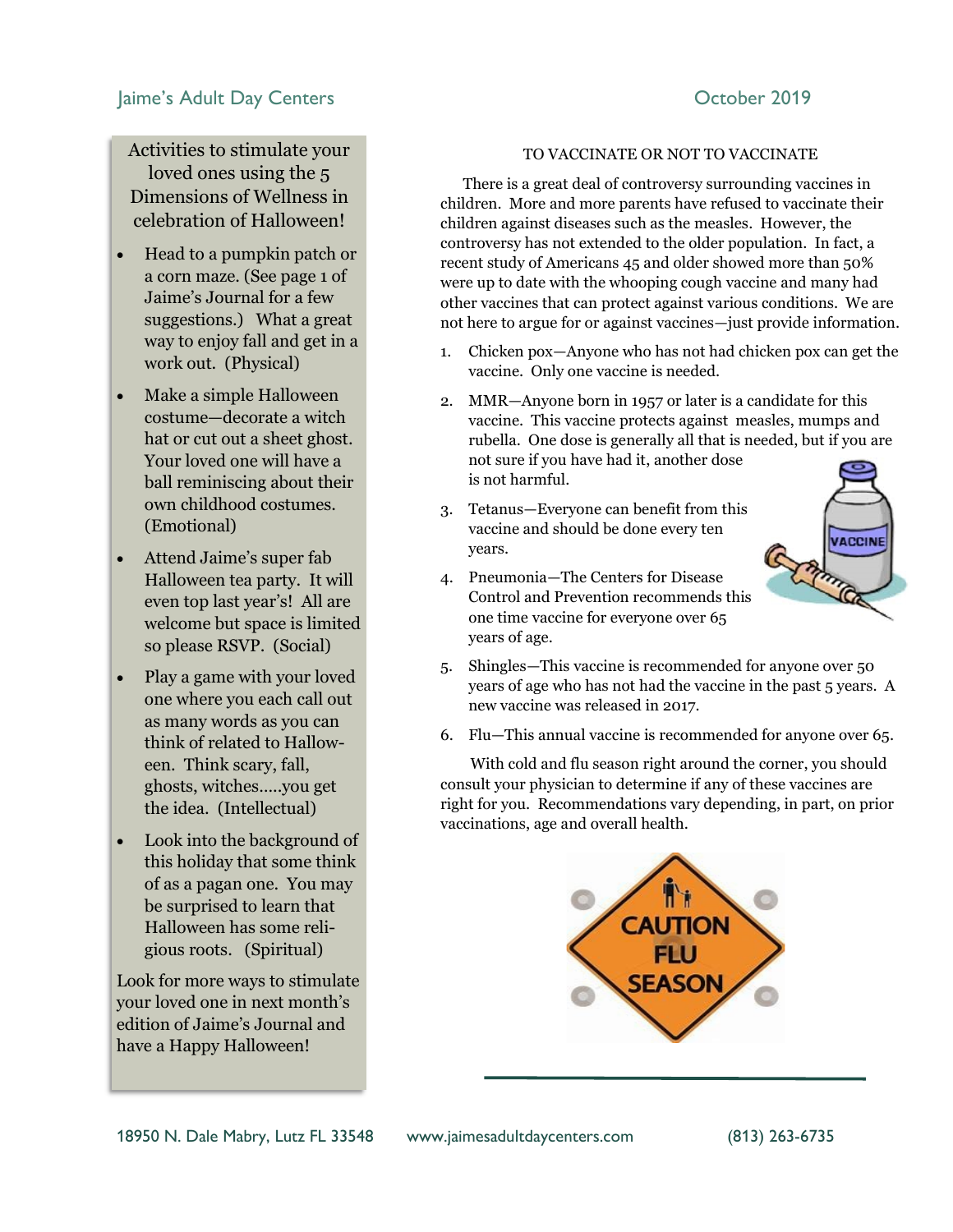#### Jaime's Adult Day Centers **Canadian Community** Corrected by Corporation Corporation Corporation Corporation Corporation Corporation Corporation Corporation Corporation Corporation Corporation Corporation Corporation Corpor



#### HALLOWEEN FUN FACTS

- Halloween has long been thought of as a pagan holiday. Afterall, it is filled with witches, ghosts and spirits. However, it actually evolved from a Catholic holiday called All Hallow's Eve, a night of feasting before All Saints Day.
- The Protestant Church has long opposed Halloween celebrations but they have now become more a part of pop-culture than religion in the United States.
- Look for these top costumes this year—Rapper Lil Nas X, Genie from Aladdin, The Rocketman Elton John, The Addams Family.
- Superstition holds that if you are born on Halloween you are blessed with the gift of being able to communicate with the dead.
- The custom of trick or treating originates with the Celts—they handed out candy to the spirits that roamed the streets so they would not harm the next year's crops.

Caregiver's Corner

What's new in Alzheimer's research

\* Blood tests that will allow early detection of Alzheimer's disease are nearing reality according to a recent article in the AARP magazine. Though many people shy away from early diagnosis because there is no cure, early detection allows for earlier treatment. Treatment can slow the development of symptoms so early detection can be important.

\* Researchers in Australia are focusing on the immune system and its effect on the brain as it relates to Alzheimer's. As we age, the immune system becomes tired and the nerve cells of the brain are not well protected. Chronic inflammation weakens the immune system and can play a role in the development of dementia. A new compound that significantly reduces inflammation is being developed.

\* Researchers believe they have developed an eye test that can predict those who are at most risk of developing the disease. Again, early detection can be so important.

\* A neurologist found two strings of amino acids that have significantly improved memory in mice and reduced some of the harmful physical changes in the brain associated with Alzheimer's.